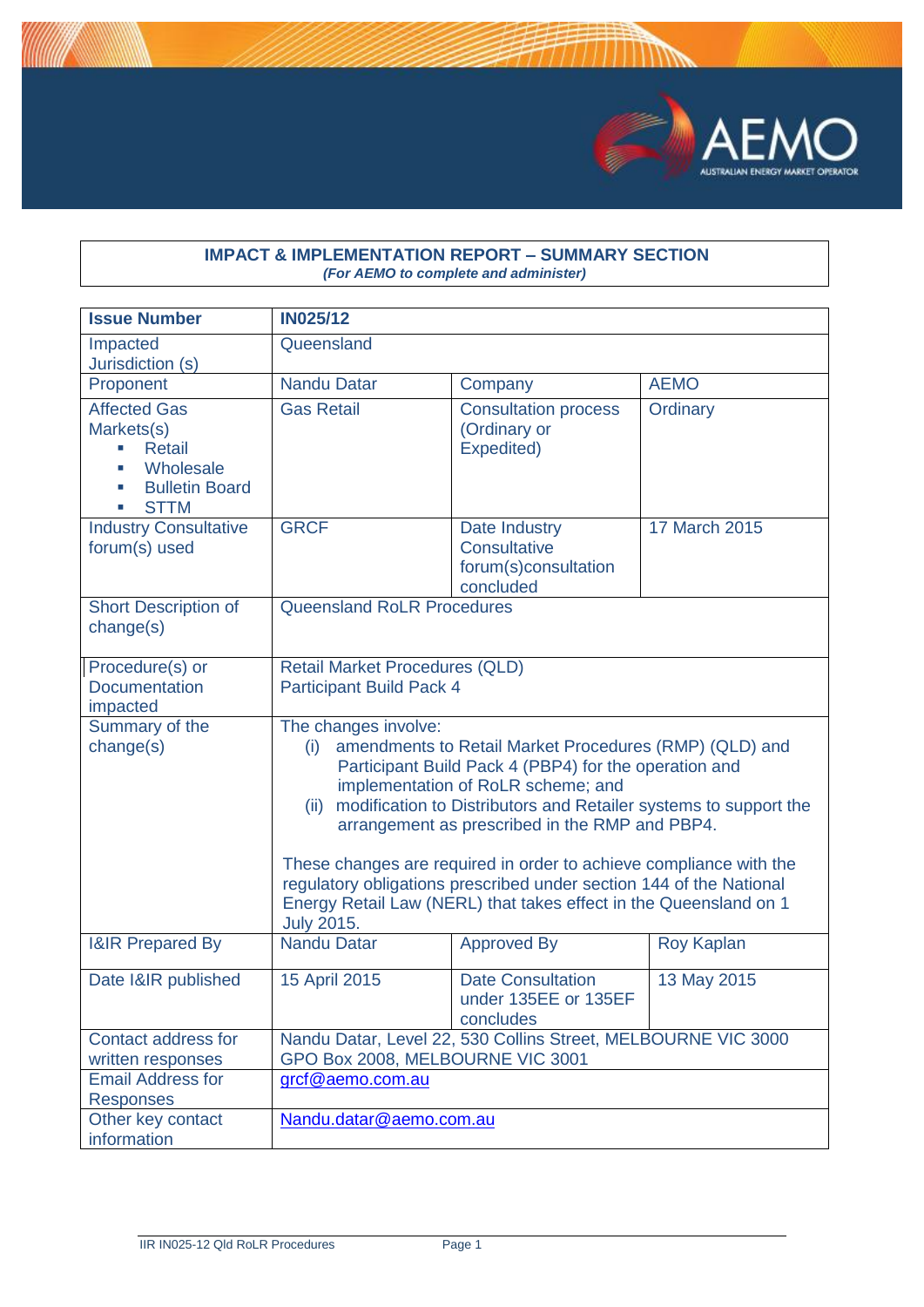# **IMPACT & IMPLEMENTATION REPORT – DETAILED REPORT SECTION**

|                                                                                                                      | <b>CRITICAL EXAMINATION OF PROPOSAL</b>                                                                                                                                                                                                                                                                                                                       |  |  |  |
|----------------------------------------------------------------------------------------------------------------------|---------------------------------------------------------------------------------------------------------------------------------------------------------------------------------------------------------------------------------------------------------------------------------------------------------------------------------------------------------------|--|--|--|
| 1. Description of<br>change(s) and reasons<br>for change(s)                                                          | This Impact and Implementation Report (IIR) describes the<br>changes required to the Retail Market Procedures (Queensland)<br>(RMP-Q) and Participant Build Pack (PBP4) for the operation and<br>implementation of the RoLR scheme in the Queensland gas retail<br>market.                                                                                    |  |  |  |
|                                                                                                                      | To fulfil these new procedural obligations, Retailers that are<br>covered by the RoLR scheme as per National Energy Retail Law<br>- Queensland (NERL-Q) and the Retailer that takes on default<br>RoLR obligations will need to make minor modification to their<br>systems.                                                                                  |  |  |  |
|                                                                                                                      | Majority of Queensland participants supported the idea of<br>adopting the existing Victorian and South Australian RoLR<br>functionality for Queensland. The rational for taking this approach<br>was AEMO, Distributors and Retailers can leverage off existing<br>systems and processes therefore making this automated solution<br>the most cost effective. |  |  |  |
| 2. Reference<br>documentation                                                                                        | RMP-Q: addition of Chapter 10 and supporting definitions.                                                                                                                                                                                                                                                                                                     |  |  |  |
|                                                                                                                      | PBP4: addition of new obligations.                                                                                                                                                                                                                                                                                                                            |  |  |  |
| <b>Procedure Reference</b><br><b>GIP/Specification</b><br>ш<br><b>Pack Reference</b><br><b>Other Reference</b>       | Gas Interface Protocol (Queensland) (GIP): updates to the<br>version number of RMP and PBP4.                                                                                                                                                                                                                                                                  |  |  |  |
| 3. The high level details                                                                                            | Below is a summary of the proposed changes to RMP-Q.                                                                                                                                                                                                                                                                                                          |  |  |  |
| of the change(s) to the<br>existing Procedures                                                                       | Amend Retail Market Procedure (QLD) to:                                                                                                                                                                                                                                                                                                                       |  |  |  |
| This includes:                                                                                                       | Add new definitions in Section 1.1.1<br>$\circ$<br>Add new Chapter 10 Retailer of Last Resort<br>$\circ$<br>The full details of the changes are described in attachment A.                                                                                                                                                                                    |  |  |  |
| A comparison of the<br>existing operation of<br>the Procedures to the                                                | Below is a summary of the proposed changes to the technical<br>artefacts contained in the Gas Interface Protocol (GIP).                                                                                                                                                                                                                                       |  |  |  |
| proposed change to                                                                                                   | Amend PBP 4 - Queensland to:                                                                                                                                                                                                                                                                                                                                  |  |  |  |
| the operation of the<br><b>Procedures</b><br>A marked up version<br>of the Procedure<br>change (see<br>Attachment A) | Add new obligations to Chapter 3 Transactions not<br>$\circ$<br>required for Queensland<br>Add new obligations to Chapter 4 Transactions to be<br>$\circ$<br><b>Modified for Queensland</b><br>The full details of the changes are described in attachment B.                                                                                                 |  |  |  |
|                                                                                                                      | Below is a summary of the proposed changes to GIP                                                                                                                                                                                                                                                                                                             |  |  |  |
|                                                                                                                      | Updated version number of RMP and PBP4.                                                                                                                                                                                                                                                                                                                       |  |  |  |
|                                                                                                                      | The full details of the changes are described in attachment C.                                                                                                                                                                                                                                                                                                |  |  |  |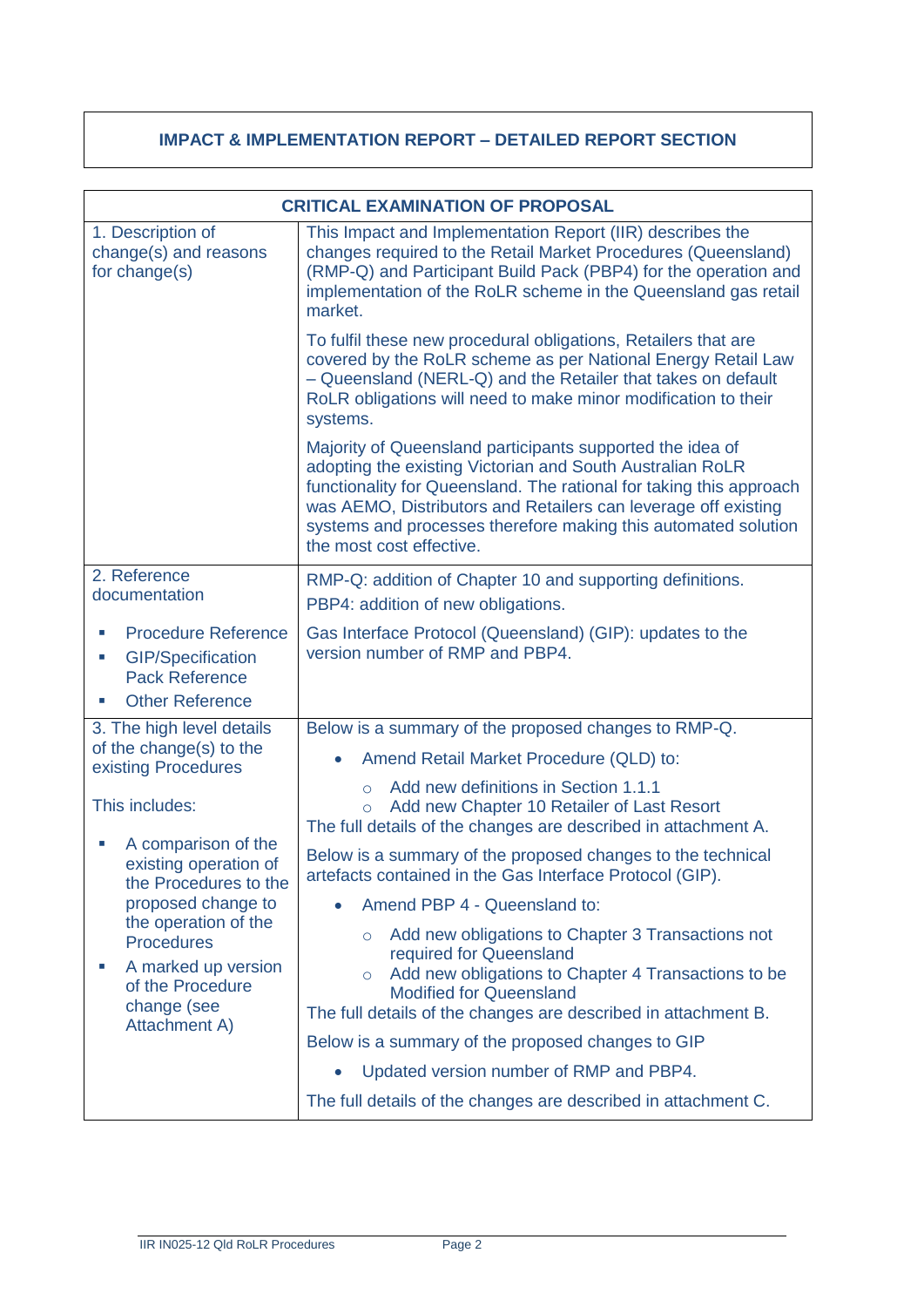| 4. Explanation regarding<br>the order of magnitude of<br>the change | Based on the advice provided to AEMO by Queensland industry<br>participants during the Proposed Procedure Change (PPC)<br>consultations and AEMO's own assessment that the IT system<br>and process changes are not overly complex and do not involve |
|---------------------------------------------------------------------|-------------------------------------------------------------------------------------------------------------------------------------------------------------------------------------------------------------------------------------------------------|
| (eg: material, non-<br>material or non-<br>substantial)             | any aseXML schema changes therefore are considered minor in<br>nature. The system change only involves Queensland<br>participants.                                                                                                                    |
|                                                                     | There are no additional IT systems changes for AEMO as the IT<br>system functionally to support a Queensland RoLR event was<br>previously implemented when NECF changes were implemented<br>in October 2012.                                          |
|                                                                     | Taking into account the above, the order of magnitude for a<br>change of this nature is non-material.                                                                                                                                                 |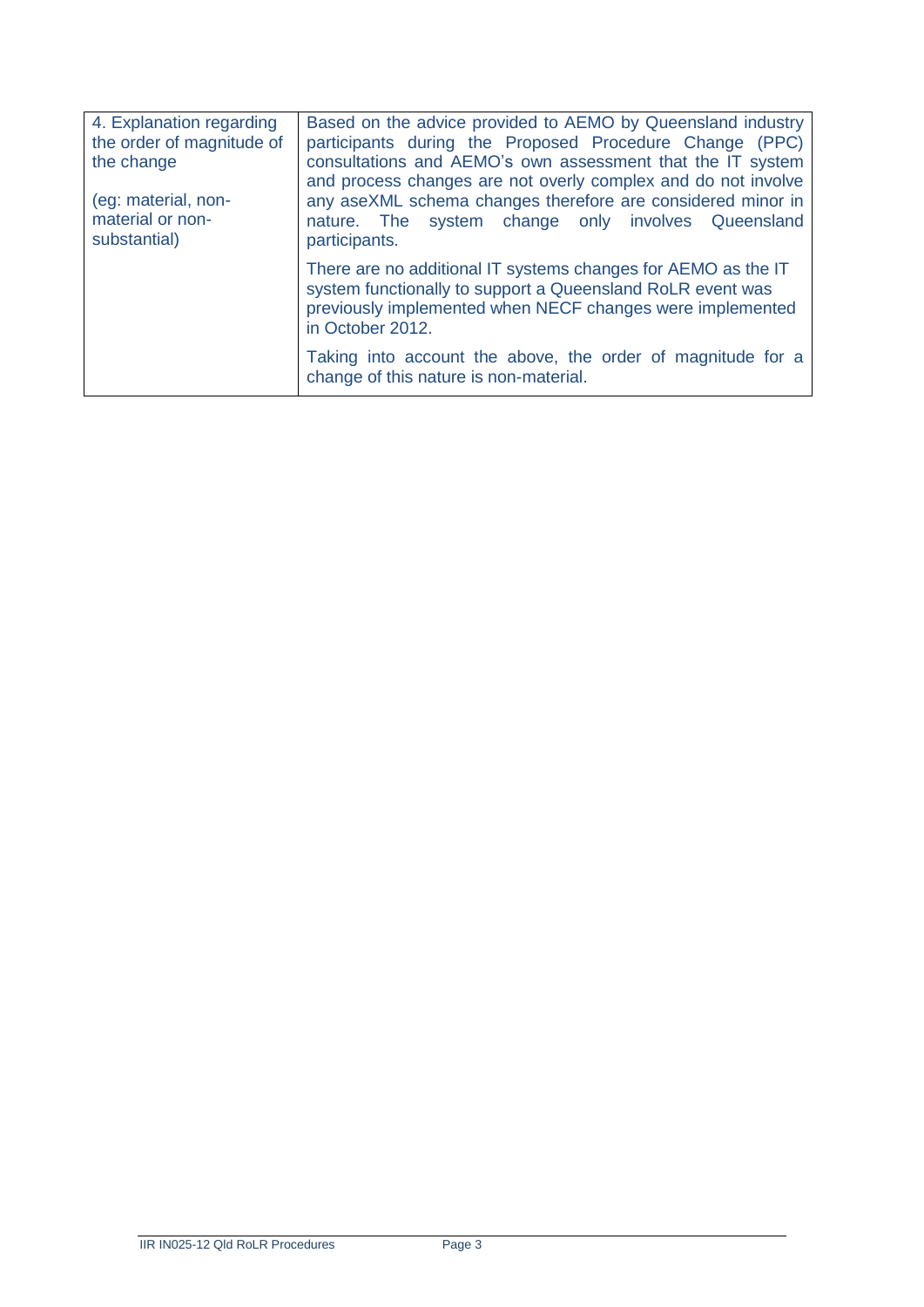|                                                                               | ASSESSMENT OF LIKELY EFFECT OF PROPOSAL                                                                                                                                                                                                                                                                                                                |
|-------------------------------------------------------------------------------|--------------------------------------------------------------------------------------------------------------------------------------------------------------------------------------------------------------------------------------------------------------------------------------------------------------------------------------------------------|
| 5. Overall Industry Cost /                                                    | <b>Stakeholder Consultation</b>                                                                                                                                                                                                                                                                                                                        |
| benefit (tangible /<br>intangible / risk) analysis<br>and/or cost estimates   | As prescribed in the 'Approved Process', registered participants<br>and interested stakeholders were requested to complete<br>submissions to the PPC. Submissions to the PPC closed on 17<br>March 2015. Three registered participants in the Queensland<br>retail market submitted a response to the PPC supporting<br>implementation of this change. |
|                                                                               | <b>Impact Assessment</b>                                                                                                                                                                                                                                                                                                                               |
|                                                                               | Implementation of this change is supported by all respondents.<br>The participants indicated minor system / training business<br>process impacts.                                                                                                                                                                                                      |
|                                                                               | Scale of Importance of Change                                                                                                                                                                                                                                                                                                                          |
|                                                                               | This is a legislative requirement and the changes have to be<br>implemented by the industry by 1 July 2015.                                                                                                                                                                                                                                            |
|                                                                               | <b>Costs Benefit Assessment (CBA)</b>                                                                                                                                                                                                                                                                                                                  |
|                                                                               | Given that the proposed change is a legislative requirement and<br>the fact that Participants provided advice that the proposed<br>solution was the most cost effective design to adopt for<br>Queensland a CBA is not warranted in this instance.                                                                                                     |
| 6. The likely<br>implementation effect of<br>the change(s) on<br>stakeholders | The proposed changes will require a Retailer that is covered by<br>the RoLR scheme as per NERL-Q, to submit Customer and Site<br>Details data to AEMO on monthly basis and receive and interpret<br>the MIBB report containing outcome of validation of this data file.                                                                                |
| (e.g. Industry or end-<br>users)                                              | The proposed amendments do not require any changes to AEMO<br>systems.                                                                                                                                                                                                                                                                                 |
|                                                                               | The participants currently operating in the Queensland Retail Gas<br>Market also operate in other jurisdictions with operational RoLR<br>scheme under the NERL. The participants have responded that<br>they intend to reuse components of the system being used in<br>jurisdictions with RoLR facility with minor updates.                            |
|                                                                               | Any new participant entering the Queensland retail market will<br>need to ensure that they are compliant with the RMP-Q and GIP.<br>The GIP provides various ways in which the participants can<br>provide the data to AEMO for the purposes of the RoLR scheme.                                                                                       |
| 7. Testing requirements                                                       | The testing will involve participation by AEMO as the market<br>operator, one Distributor and two Retailers, where one of them<br>being the failed retailer and the other being nominated RoLR.                                                                                                                                                        |
|                                                                               | The participant's responses have indicated that they have<br>processes in place to handle a potential RoLR event effective 1<br>July 2015 manually, consistent with the changes proposed in this<br>IIR.                                                                                                                                               |
|                                                                               | The testing will be scheduled following completion of the system                                                                                                                                                                                                                                                                                       |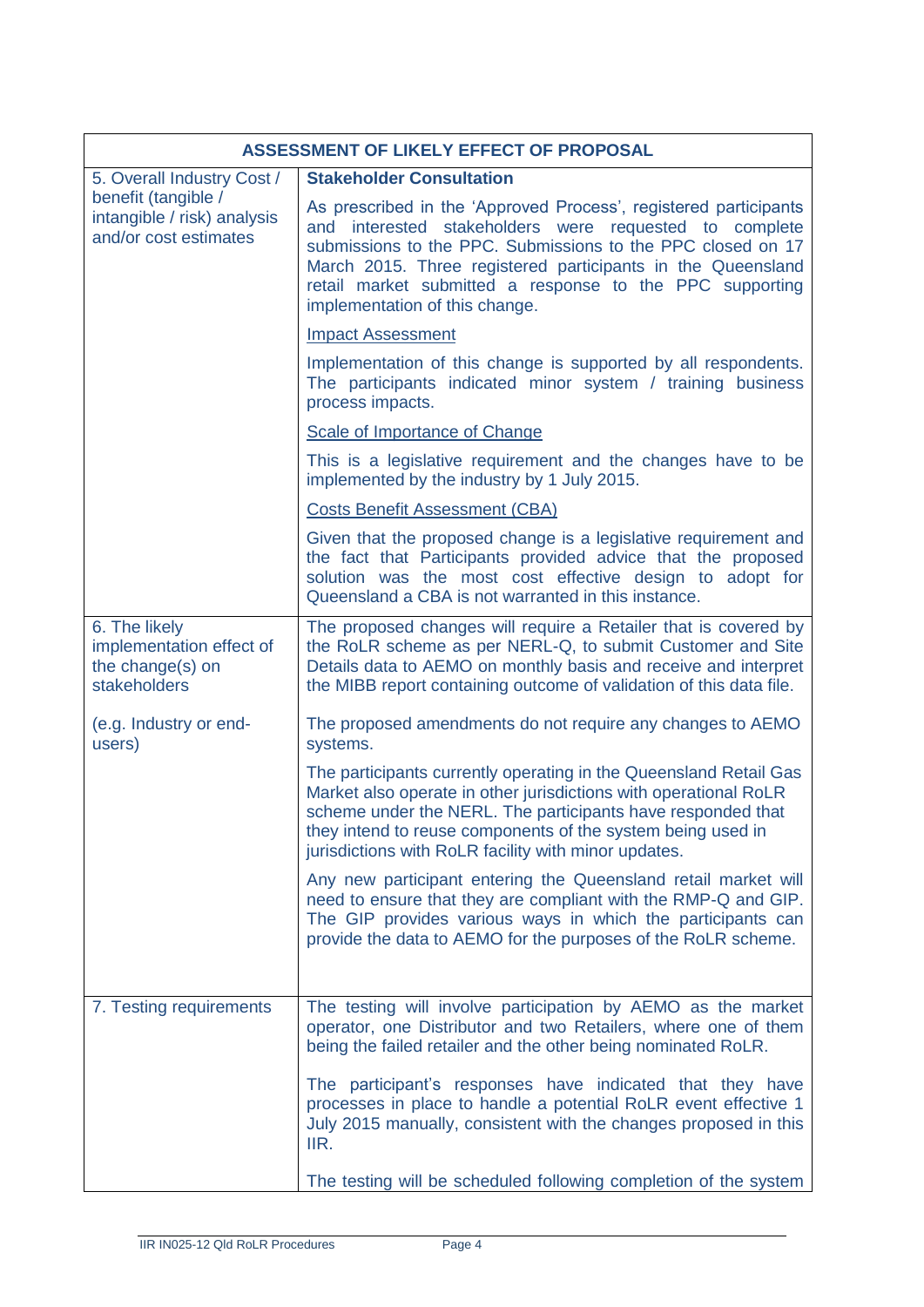|                                                                                                                                                              | changes by all participants to automate the handling of a RoLR<br>event. The earliest this is expected to happen is quarter 4 of<br>2015.                                                                                                                                                                                                                                                                                        |
|--------------------------------------------------------------------------------------------------------------------------------------------------------------|----------------------------------------------------------------------------------------------------------------------------------------------------------------------------------------------------------------------------------------------------------------------------------------------------------------------------------------------------------------------------------------------------------------------------------|
| 8. AEMO's preliminary<br>assessment of the<br>proposal's compliance<br>with section 135EB:<br>- consistency with NGL<br>and NGR,<br>- regard to national gas | <b>Consistency with NGL and NGR:</b><br>AEMO's view is that the proposed changes are consistent with<br>the NGL and NGR.<br>National gas objective<br>"Promote efficient investment in, and efficient operation and use<br>of, natural gas services for the long term interests of consumers<br>of natural gas with respect to price, quality, safety, reliability and                                                           |
| objective<br>- regard to any applicable<br>access arrangements                                                                                               | security of supply of natural gas."<br>It is AEMO's view that this change will ensure AEMO and industry<br>participants operating in the Queensland jurisdiction will be<br>compliant with the NERL.                                                                                                                                                                                                                             |
|                                                                                                                                                              | <b>Applicable access arrangements</b><br>AEMO's view is that the proposed changes are not in conflict with<br>existing Access Arrangements. No Distributor raised any<br>concerns with the proposed amendments in relation to their<br><b>Access Arrangement.</b>                                                                                                                                                                |
| 9. Consultation Forum<br><b>Outcomes</b><br>(e.g. the conclusions                                                                                            | The GRCF and the RBPWG are standing forums for providing<br>effective and efficient consultation with stakeholders<br>on<br>development of the Queensland Gas Retail Market.                                                                                                                                                                                                                                                     |
| made on the change(s)<br>whether there was<br>unanimous approval, any<br>dissenting views)                                                                   | GRCF developed elements of this proposed change (prior to the<br>formal consultation) over the period October to December 2014.<br>In January 2015, a Gas Market Issue (GMI) paper describing the<br>procedure changes was circulated to the GRCF participants<br>recommending that this proposal progress to the formal<br>consultation stage (Proposed Procedure Change - PPC). No<br>Participant opposed this recommendation. |
|                                                                                                                                                              | Attachment D is summary of the responses that AEMO has<br>received from participants in response to the Proposed<br>Procedure Change (PPC) consultation.                                                                                                                                                                                                                                                                         |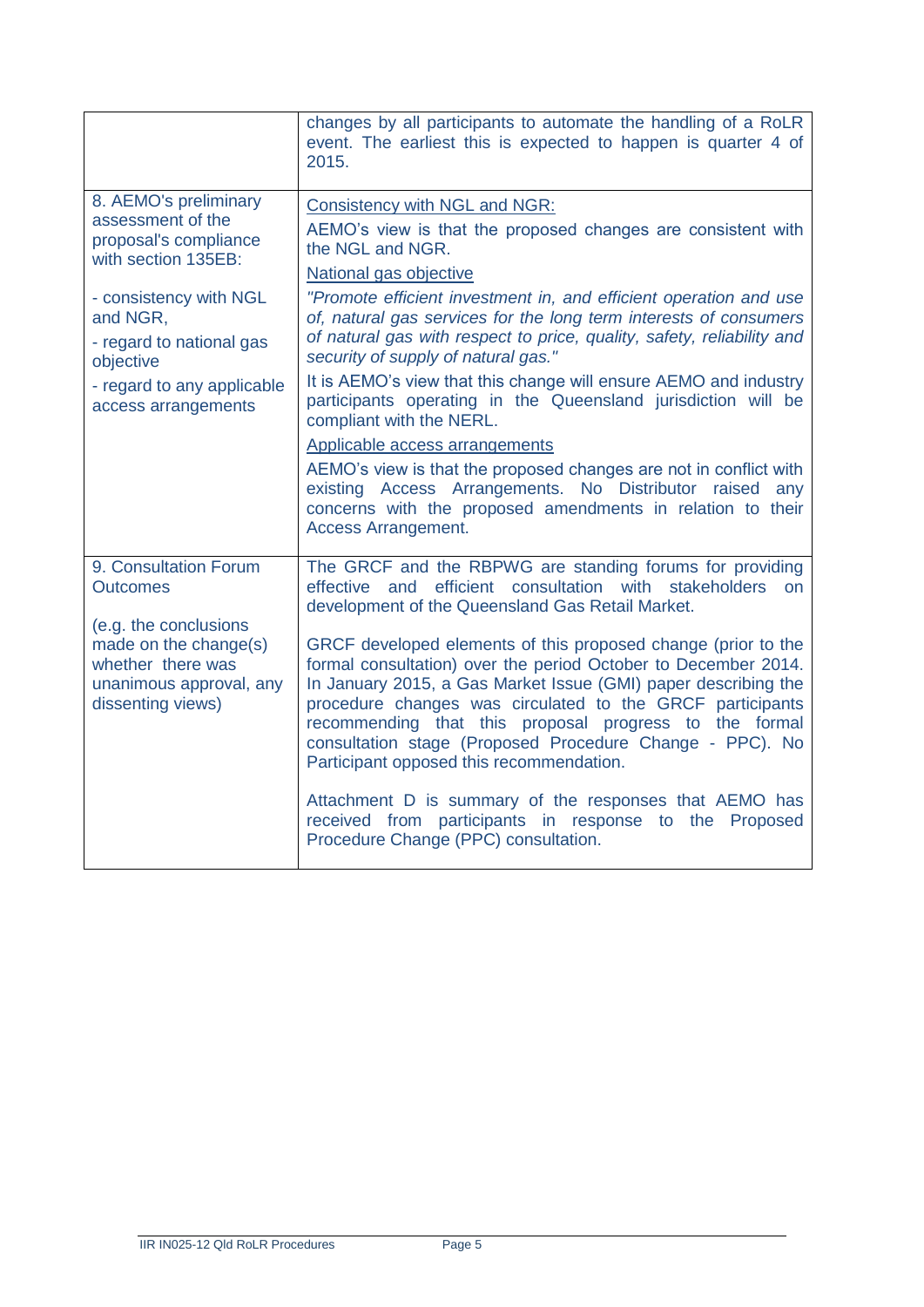| <b>RECOMMENDATION(S)</b>                                                                                                                   |                                                                                                                                                                                                   |  |  |
|--------------------------------------------------------------------------------------------------------------------------------------------|---------------------------------------------------------------------------------------------------------------------------------------------------------------------------------------------------|--|--|
| 10. Should the proposed<br>Procedures be made,<br>(with or without<br>amendments)?                                                         | AEMO recommends that the proposed amendments to the<br>procedures as described in Attachments A to C should be made<br>with amendments as per the PPC feedback in attachment D.                   |  |  |
| 11. If applicable, a<br>proposed effective date<br>for the proposed<br>change(s) to take effect<br>and justification for that<br>timeline. | The consultation timeline for the proposed changes is as follows:<br>IIR released: 15 April 2015<br>IIR submissions due: 13 May 2015<br>AEMO decision: 3 June 2015<br>Effective date: 1 July 2015 |  |  |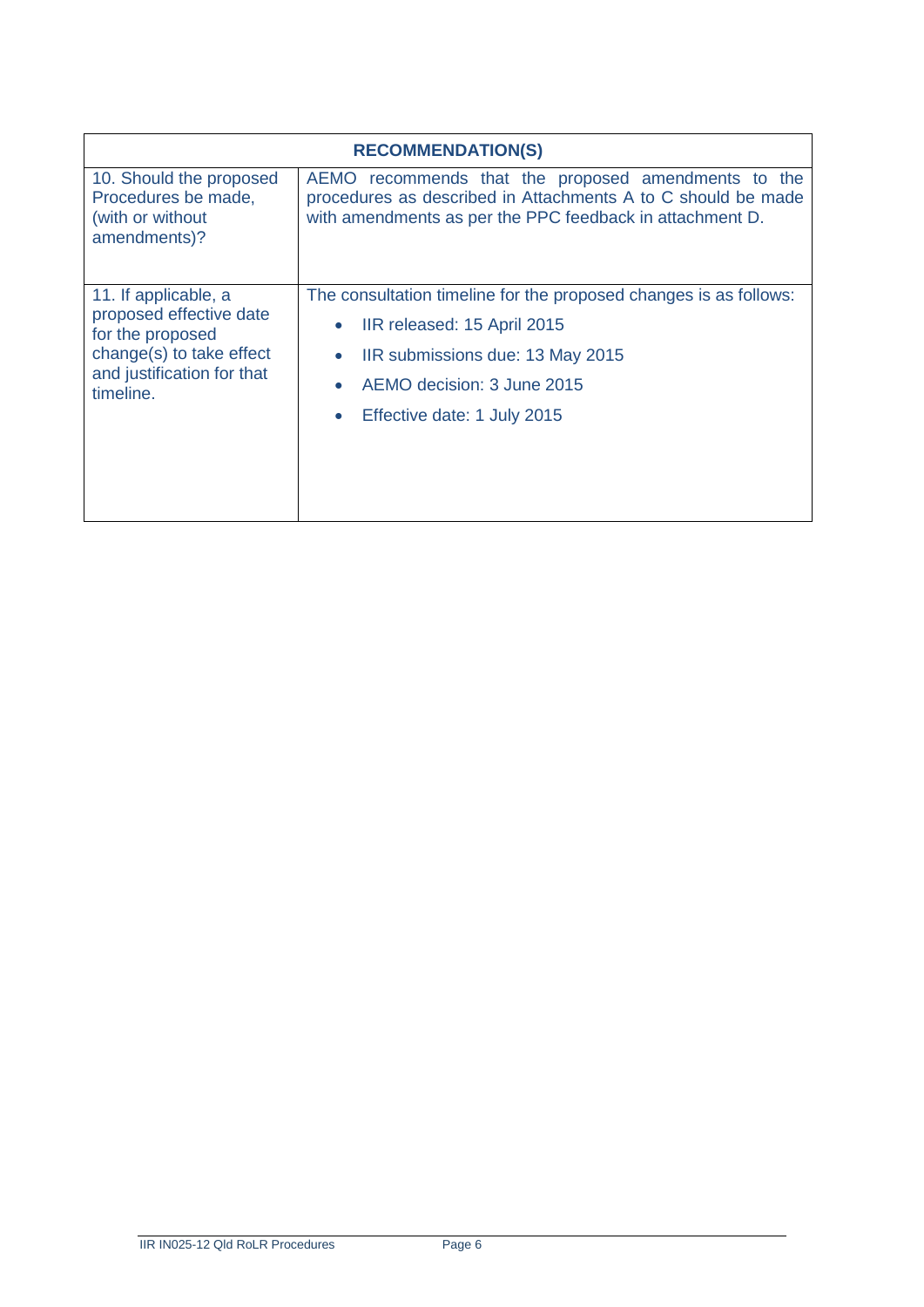**ATTACHMENT A – PROPOSED CHANGES RETAIL MARKET PROCEDURES (QLD)**

**Blue represents additions Red and strikeout represents deletions – Marked up changes**

#### **Additions in section 1.1.1**

| designated RoLR                   | has the same meaning as in Part 6 of the National Energy Retail<br>Law.                                                                                                                                                                                                                    |
|-----------------------------------|--------------------------------------------------------------------------------------------------------------------------------------------------------------------------------------------------------------------------------------------------------------------------------------------|
| <b>failed Retailer</b>            | has the same meaning as in National Energy Retail Law<br>(Queensland).                                                                                                                                                                                                                     |
| <i>insolvency official</i>        | has the same meaning as in Part 6 of the National Energy Retail<br>Law.                                                                                                                                                                                                                    |
| <b>RoLR</b> event                 | has the same meaning as in Part 6 of the National Energy Retail<br>Law.                                                                                                                                                                                                                    |
| RoLR gas day                      | is the gas day that the RoLR event occurs.                                                                                                                                                                                                                                                 |
| service order                     | means a request from a User requesting that the Distributor<br>undertake the delivery of a service.                                                                                                                                                                                        |
| service order in<br>flight report | means a listing created and administered by a <i>Distributor</i> that<br>comprises a number of data attributes as defined in the Gas<br>Interface Protocol of every MIRN that the failed Retailer has<br>initiated a service order and the Distributor has yet to complete<br>the request. |
| small customer                    | has the same meaning as in the National Energy Retail Law.                                                                                                                                                                                                                                 |

#### **Addition: Chapter 10**

## **CHAPTER 10 RETAILER OF LAST RESORT**

## **10.1 Retailer of Last Resort Event**

A *RoLR event* is defined under Part 6 of the National Energy Retail Law and when this event occurs, clauses 10.1.1 to 10.1.8 applies.

#### **10.1.1 Cancelled and Accelerated Customer Transfers**

AEMO must as soon as practicable, in relation to a lodged or pending transfer request:

- (a) where the prospective *FRO* is the *failed Retailer*, cancel all *transfer requests* and deliver a notice of the withdrawal of the *transfer request*, to the *FRO*, the prospective *FRO* and the *Distributor* for the *supply point* to which the *transfer request* relates;
- (b) where the *MIRN*, that is subject to a *transfer request*, has the *failed Retailer* recorded as the *FRO* and the *transfer request* contains a *Customer no-change statement,* accelerate the *transfer request* and deliver a notice of the registration of the *transfer request* to the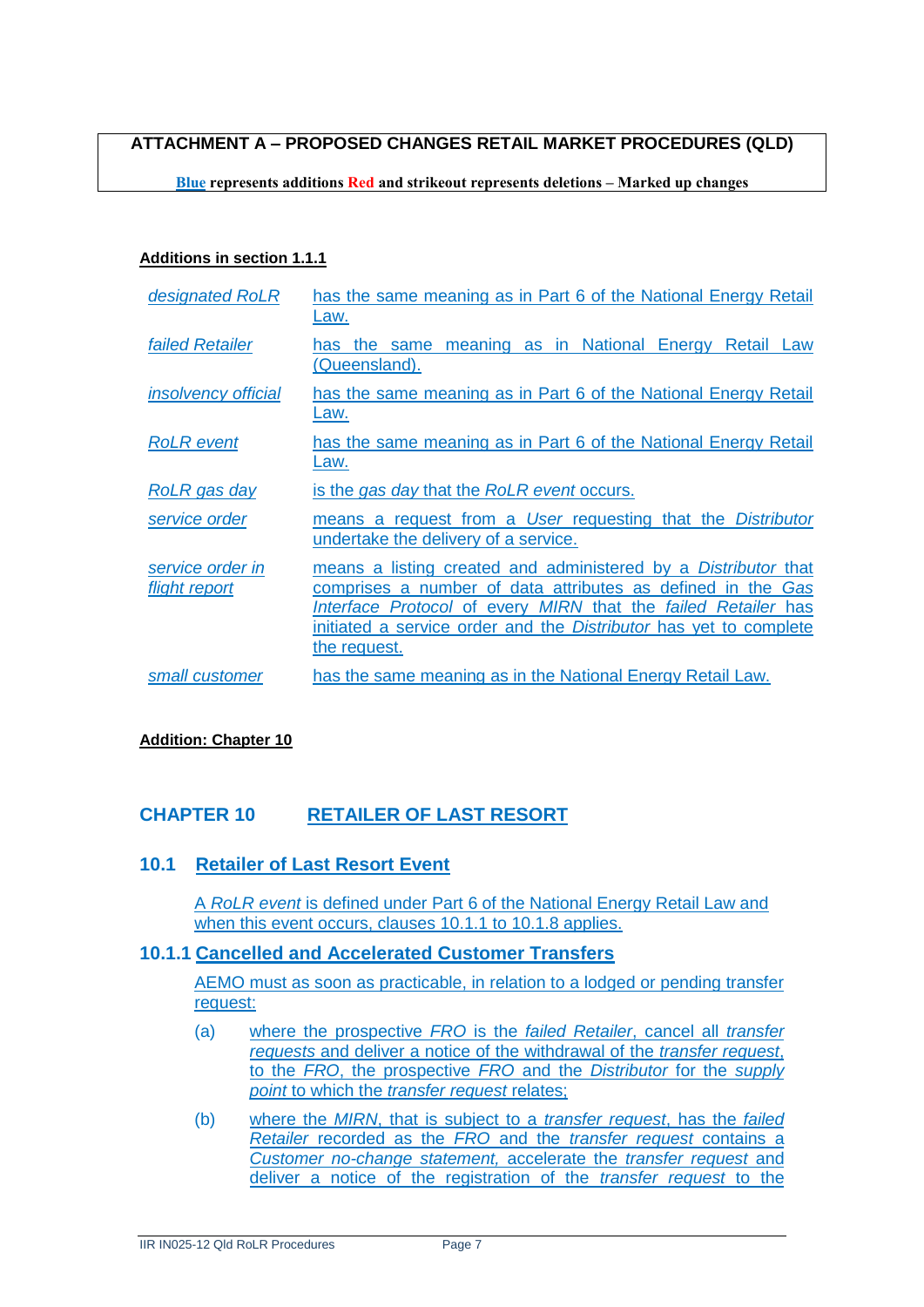prospective *FRO,* the *FRO* and the *Distributor* for the *supply point* to which the *transfer request* relates;

- (c) where the *MIRN*, that is subject to a *transfer request*, has the *failed Retailer* recorded as the *FRO* and does not contain a *Customer nochange statement* and;
	- (i) if the *prospective transfer date* is ten days or less before the *RoLR gas day,* AEMO must accelerate the *transfer request* and deliver a notice of the registration of the *transfer request* to the prospective *FRO,* the *FRO* and the *Distributor* for the *supply point* to which the *transfer request* relates*;* or
	- (ii) if the *prospective transfer date* is more than ten days before the *RoLR gas day,* AEMO will allow the *transfer request* to be processed as normal and the *MIRN* relating to that *transfer request* will be included in the *metering register* update process described in clause 10.1.2.

## **10.1.2 Metering Register Update**

Before commencement of the *RoLR gas day*, for each *MIRN* for which the *failed Retailer* is recorded as the *FRO* and to which clause 10.1.1 does not apply, *AEMO* must amend the *metering register* by recording the *designated RoLR* as the *FRO.*

#### **10.1.3 MIRN Database Update**

The *Distributor* must:

- (a) for each *MIRN* for which the *failed Retailer* is recorded as the *FRO* and to which clause 10.1.1 does not apply, the *Distributor* must amend the *MIRN database* by recording the *designated RoLR* as the *FRO;*
- (b) provide AEMO with a report of the details of each *MIRN* that has been updated in the *MIRN database;* and
- (c) where the *failed Retailer* is the *local area retailer* of the *Distributor*, provide AEMO with details of those *MIRNs.*

## **10.1.4 Data Exchange**

#### AEMO must provide:

- (a) each *designated RoLR* a file containing customer details using the most recently received *complete customer listing* for the *MIRNs* for which they have become the *FRO* in accordance with the *Gas Interface Protocol*; and
- (b) each *Distributor* details of the *MIRNs* where in accordance with clause 10.1.2 *AEMO* has updated the *metering register* with the *designated RoLR* as the *FRO* and deliver that file in accordance with the *Gas Interface Protocol*.

## **10.1.5 Data Exchange from Failed Retailer**

Before commencement of the *RoLR gas day*, the *failed Retailer* or its *insolvency official* must provide each *designated RoLR* a file containing customer details for the *MIRN*s for which they will become the *FRO* in accordance with the *Gas Interface Protocol*.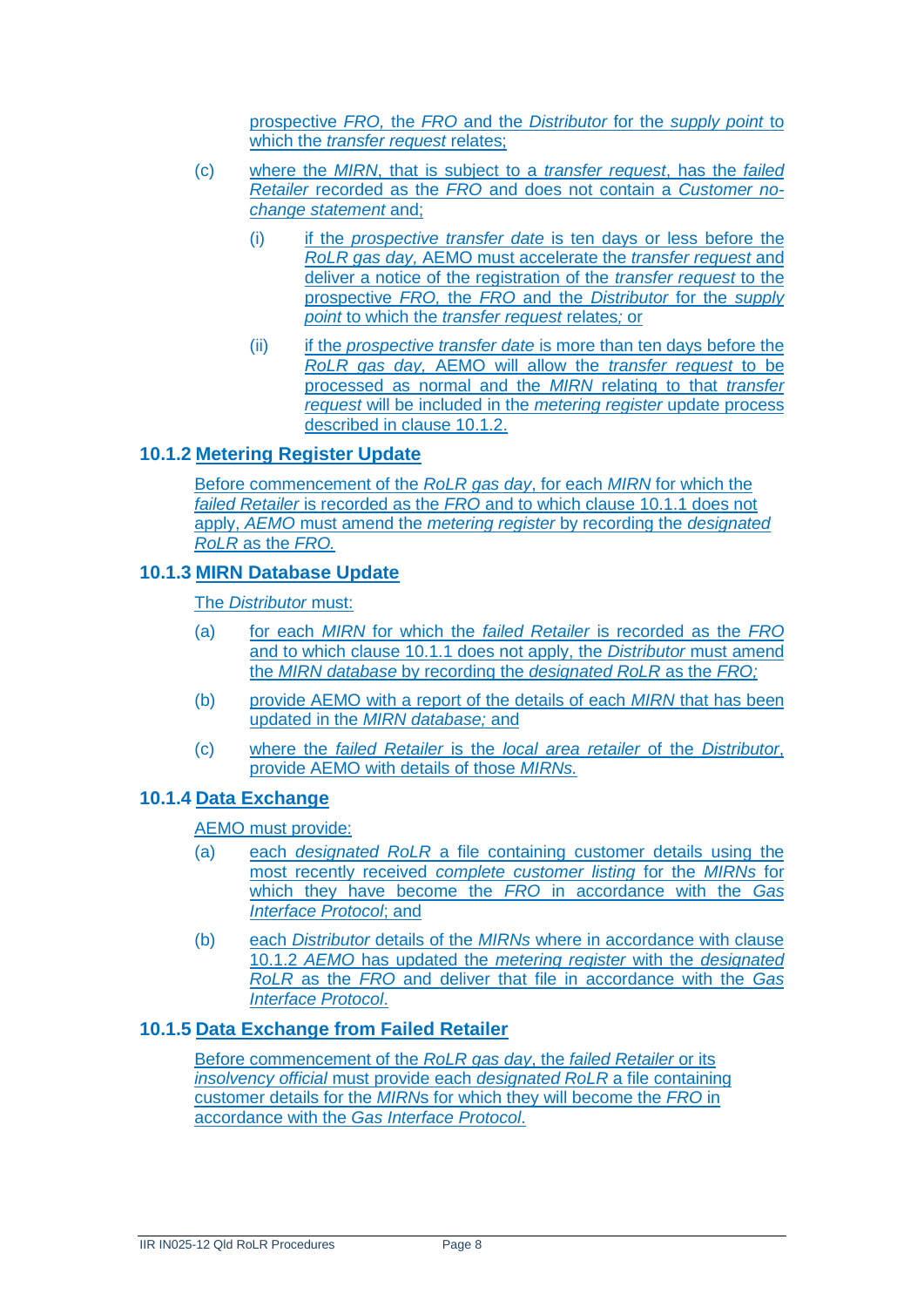## **10.1.6 Meter Reading and Account Creation**

For each *MIRN* that the *designated RoLR* has become the *FRO*, the *Distributor* must:

- (a) calculate an *estimated meter reading* for *RoLR gas day* and provide it to AEMO, the *designated RoLR* and the *failed Retailer*; and
- (b) calculate the energy data information for *RoLR gas day* as described in clause 2.6.2(a) and provide to AEMO and the *failed Retailer*; and
- (c) provide the *designated RoLR* the current information set out in clause 3.1.1(a) to 3.1.1(m);
- (d) and provide the information in accordance with the *Gas Interface Protocol* as soon as practicable but no later than 7 calendar days after the *RoLR gas day*.

#### **10.1.7 Updates to Estimated Meter Reading**

- (a) Each *Distributor* must provide any updates to estimated data provided under clause 10.1.6(b), (c) and (d) to AEMO*,* the *failed Retailer* and *designated RoLR.*
- (b) The updates must be provided as soon as it is practical to do so, but in any event no later than on the last *settlement business day* of the ninth month after the relevant *billing period* in which the *RoLR gas day* occurs.

#### **10.1.8 Service Order Processes**

Where a *Distributor* has not yet completed *service orders* that were initiated prior to *RoLR gas day* by the *failed Retailer,* the *Distributor* in accordance with the *Gas Interface Protocol* must provide a *service order in flight report* to the *designated RoLR.*

#### **10.1.9 Industry reconciliation program**

Before the 65th *business day* after the *RoLR gas day* and after consulting with affected *Retailers* and *Distributors,* AEMO must determine if an industry reconciliation program is required.

Note: This clause places an obligation on AEMO to determine the need for a reconciliation of the customer transfers that have occurred after a RoLR event to ensure that customers have been transferred to the correct Retailer of Last Resort and that the Distributors', Retailers' and AEMO's databases are aligned. The intention is to perform an exercise that would identify and correct any errors. The 65 business day period is to allow for at least one billing cycle to have occurred after the RoLR gas day so that Retailers can assess the financial implications of performing a reconciliation.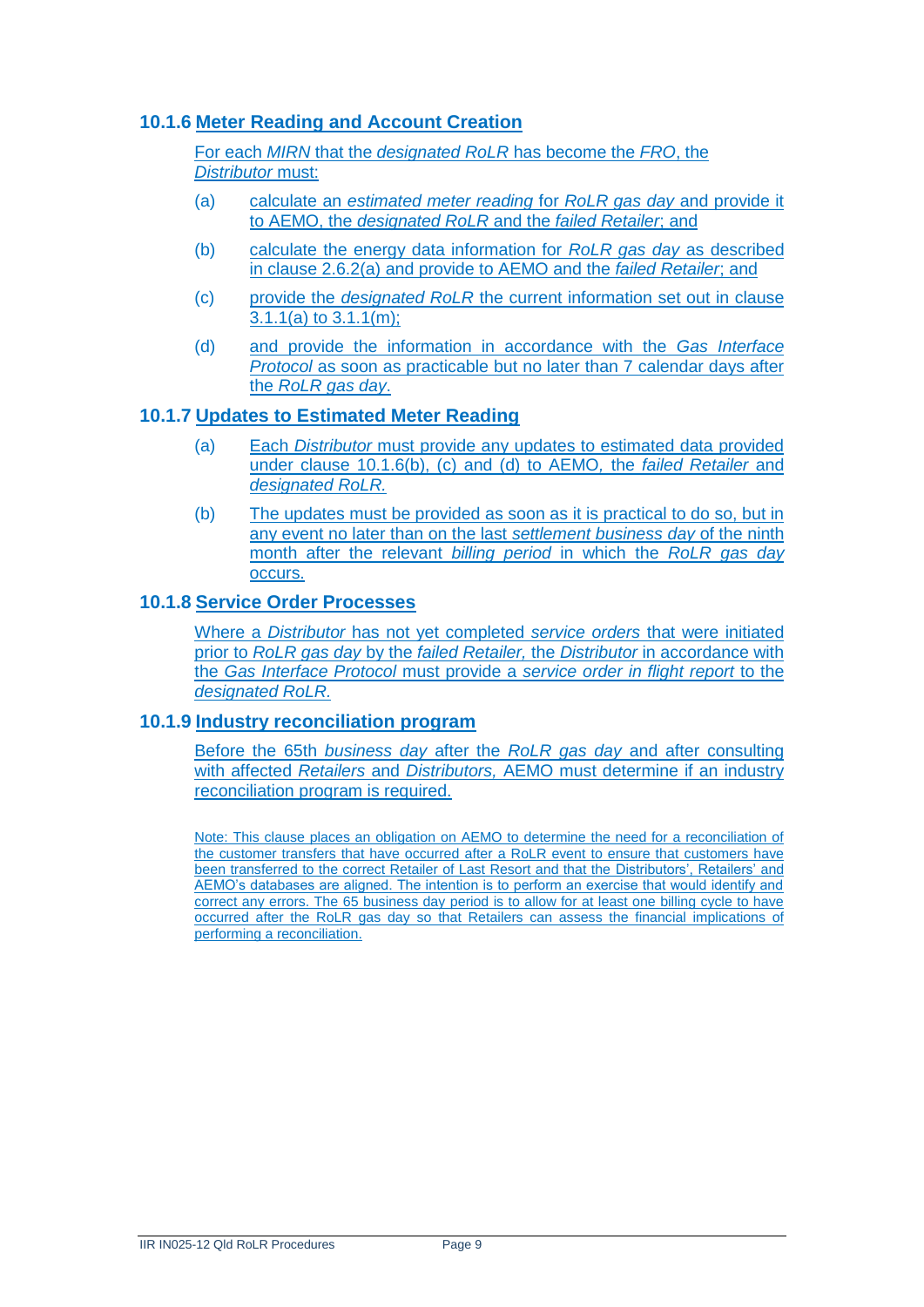## **ATTACHMENT B – PROPOSED CHANGES PARTICIPANT BUILD PACK 4**

**Blue represents additions Red and strikeout represents deletions – Marked up changes**

## **Transactions not required for Queensland**

The following table shows the transactions, from the Table of Transactions (Participants Build Pack 1) which are not used in the Queensland Retail Market.

| <b>Table of Transactions</b> |                                                             |  |  |  |
|------------------------------|-------------------------------------------------------------|--|--|--|
| <b>Ref No</b>                | <b>Transaction Type</b>                                     |  |  |  |
| 15                           | <b>Disconnection Read</b>                                   |  |  |  |
| <b>17A</b>                   | Energy flow for Disconnection Read Response                 |  |  |  |
| 39                           | Heating value for the day                                   |  |  |  |
| 56                           | $MIBB - INT91$                                              |  |  |  |
| 57                           | Heating Value for the day                                   |  |  |  |
| 186                          | <b>Transfer Notice</b>                                      |  |  |  |
| 195                          | Objection notification or objection withdrawal notification |  |  |  |
| 199                          | <b>Transfer cancellation</b>                                |  |  |  |
| 201                          | Problem notice                                              |  |  |  |
| 209                          | <b>Withdrawal Transfer Notice</b>                           |  |  |  |
| 213                          | Notice of Read Failure                                      |  |  |  |
| 221                          | <b>New Transfer Date</b>                                    |  |  |  |
| 225                          | <b>Transfer Termination Notice</b>                          |  |  |  |
| 230                          | Notice of Transfer                                          |  |  |  |
| 265                          | $MIBB - INT254$                                             |  |  |  |
| 266                          | $MIBB - INT91$                                              |  |  |  |
| 267                          | $MIBB - INT171$                                             |  |  |  |
| 296                          | Allocation of numbers for MIRNs for TPO                     |  |  |  |
| 297                          | MIRN standing data for TPO                                  |  |  |  |
| 335                          | <b>Metering Data Monthly</b>                                |  |  |  |
| 336A                         | <b>Retailer Churn</b>                                       |  |  |  |
| 334                          | Network DUoS Billing Details (Tariff H)                     |  |  |  |
| 356                          | Obtain CFRO for MRM and/or SDR                              |  |  |  |
| 900-<br>4060                 | <b>Transactions relating to Retailer of Last Resort</b>     |  |  |  |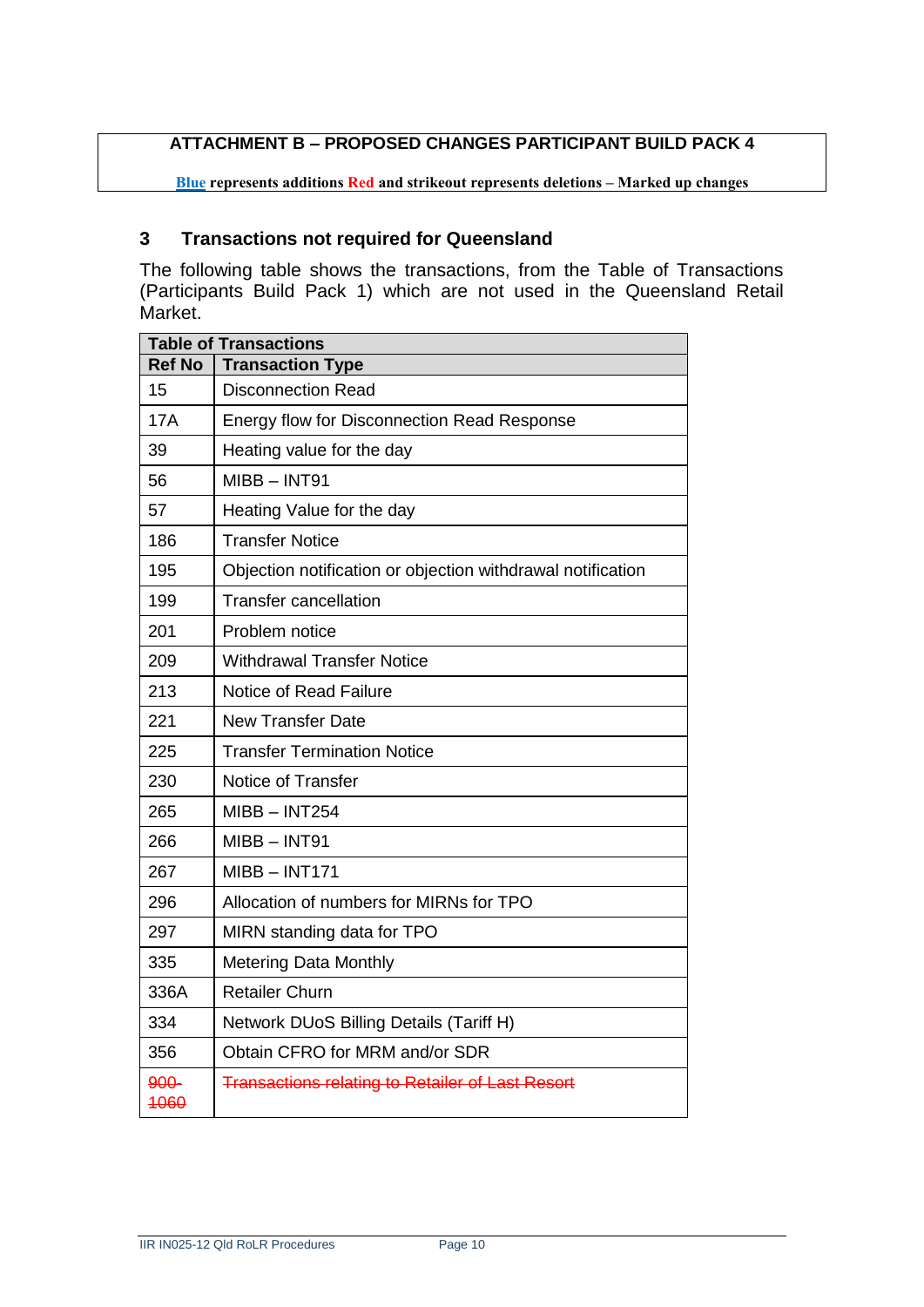# **4 Transactions to be modified for Queensland**

Following transactions are modified for Queensland Retail Market requirements. These transactions are used for the same purpose as the Victorian market but there may be minor changes to the data elements. The table below shows the modified transaction from the Table of Transactions.

| <b>Transaction Table</b> |                                                       |  |  |
|--------------------------|-------------------------------------------------------|--|--|
| <b>Ref No</b>            | <b>Transaction Type</b>                               |  |  |
| 87                       | Meter Fix Request "Simple" or "Complex" type          |  |  |
| 170                      | Initiate Transfer Request                             |  |  |
| 200                      | Problem Notice                                        |  |  |
| 332                      | Network Duos billing details – tariff D               |  |  |
| 181                      | <b>CATS DataRequest</b>                               |  |  |
| 310                      | <b>Service Connection Request</b>                     |  |  |
| 900                      | <b>Transaction related to Retailer of Last Resort</b> |  |  |

# **4.15 Customer and Site Details (T900)**

Only retailers covered by the RoLR scheme according to National Energy Retail Law (Queensland) are required to provide transaction T900 (Customer and Site Details).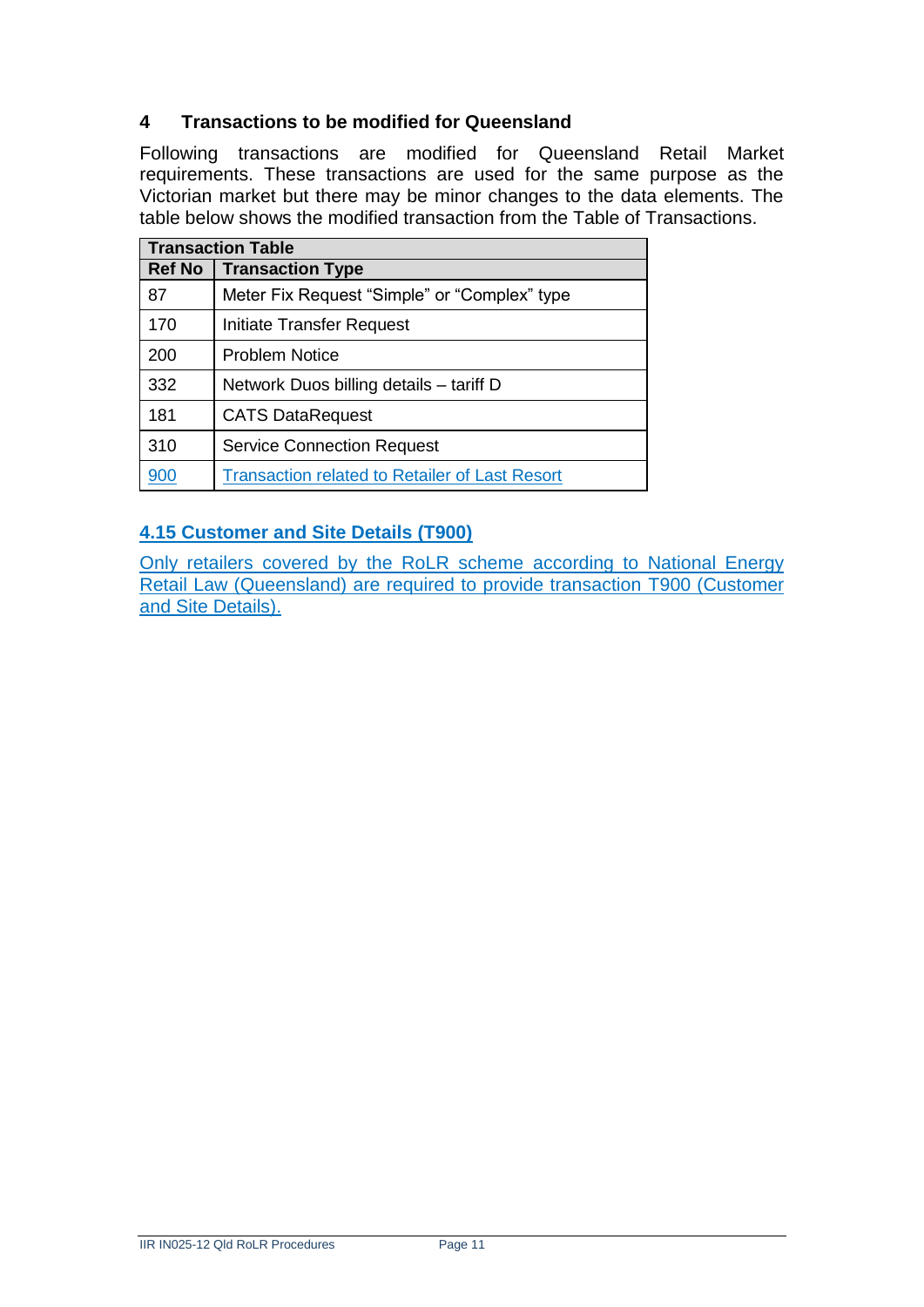# **ATTACHMENT C – PROPOSED GIP CHANGES**

**Blue represents additions Red and strikeout represents deletions – Marked up changes**

# Gas Interface Protocol artefacts to take effect as of 01 April 2014 1 July 2015

| GIP Item #     | <b>Category</b>                                                                               | <b>Documents</b>                                                                                                                                                                                          | <b>Version</b> |
|----------------|-----------------------------------------------------------------------------------------------|-----------------------------------------------------------------------------------------------------------------------------------------------------------------------------------------------------------|----------------|
| 1              | <b>Retail Market Procedures</b><br>(Queensland)                                               | Queensland Retail Market Procedures                                                                                                                                                                       | $9.0 - 11.0$   |
| 2              | Participants Build Pack 4                                                                     | The Queensland Specific Participant Build<br>Pack 4                                                                                                                                                       | $8.0 - 9.0$    |
| 3              | Deleted                                                                                       |                                                                                                                                                                                                           |                |
| 4              | Participant Build Pack 1                                                                      | AEMO Process Flow Table of Transactions<br>This contains: - Table of Transactions, Table<br>of Elements, List of Job Enquiry Codes,<br>Address Elements and MIRN and Meter<br>states.                     | 3.2            |
| 5              | Participant Build Pack 1                                                                      | <b>Process Flow Diagrams</b>                                                                                                                                                                              | 3.3            |
| 6              | Participant Build Pack 1                                                                      | <b>CSV Data Format Specification</b>                                                                                                                                                                      | 3.3            |
| $\overline{7}$ | Participant Build Pack 2                                                                      | Participant Build Pack 2 Interface Definitions                                                                                                                                                            | 3.4            |
| 8              | Participant Build Pack 2                                                                      | Participant Build Pack 2 Usage Guide                                                                                                                                                                      | 3.0            |
| 9              | Participant Build Pack 2                                                                      | Participant Build Pack 2 Glossary                                                                                                                                                                         | 3.1            |
| 10             | Participant Build Pack 3                                                                      | <b>B2B System Specification</b>                                                                                                                                                                           | 3.0            |
| 11             | Participant Build Pack 3                                                                      | <b>B2B System Architecture</b>                                                                                                                                                                            | 3.1            |
| 12             | Participant Build Pack 3                                                                      | Interface Definitions                                                                                                                                                                                     | 3.3            |
| 13             | Guidelines for Development of A<br><b>Standard for Energy</b><br>Transactions in XML (aseXML) | The Guidelines for Development of A<br>Standard for Energy Transactions in XML<br>(aseXML) which participants have subscribed<br>to for Victorian Gas is available from<br>http://www.aemo.com.au/asexml/ | $3.2 - 4.1$    |
| 14             | <b>AseXML Schemas</b>                                                                         | The complete set of aseXML schemas and<br>examples which participants have subscribed<br>to for Victorian Gas is available from<br>http://www.aemo.com.au/asexml/                                         | <b>R29</b>     |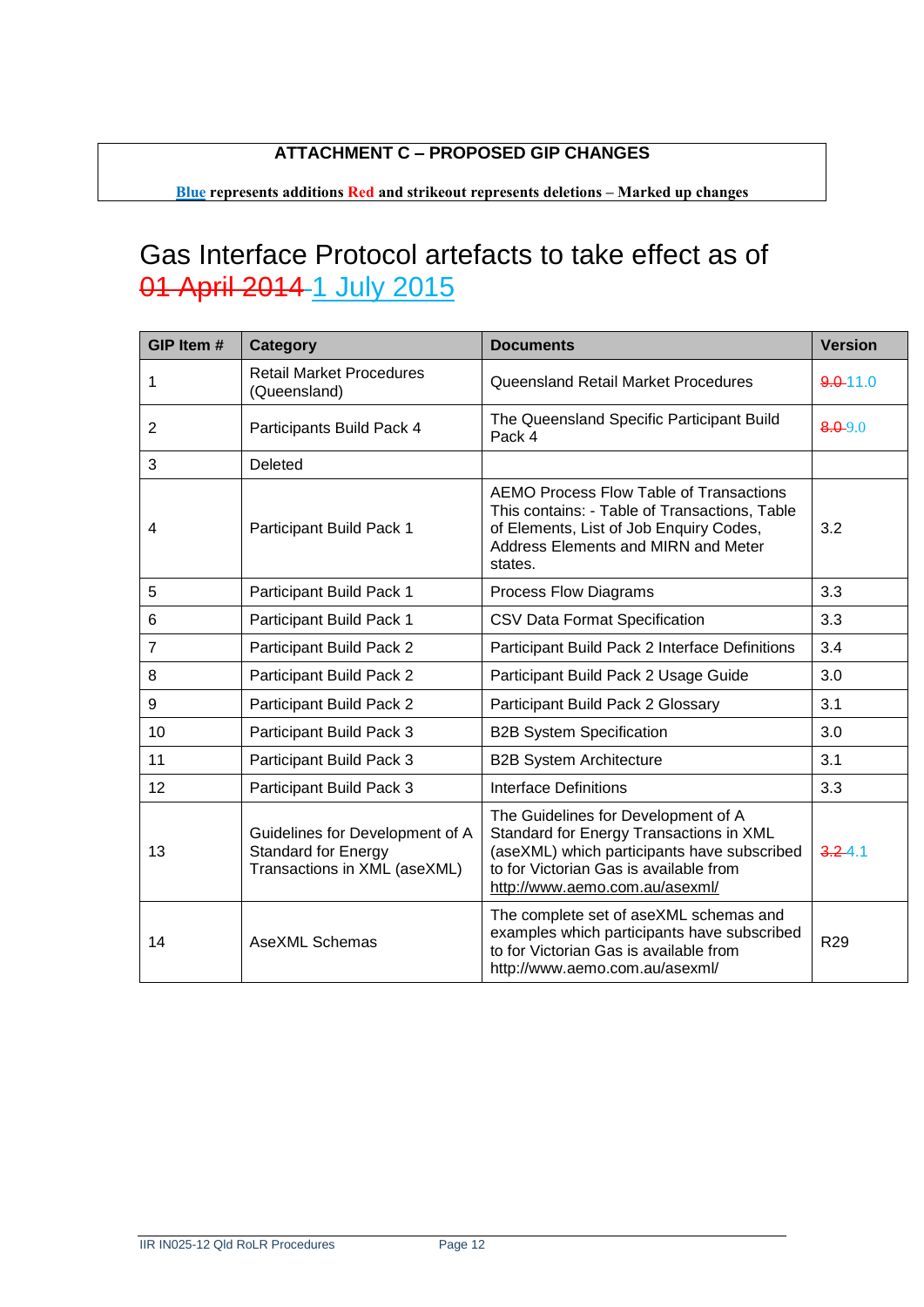**ATTACHMENT D – Submissions Received for Change**

|   | SUBMISSIONS RELATING TO THE PPC 23 FEBRUARY TO 17 MARCH - ORIGINAL CONSULTATION PERIOD |                    |                                                                                                                                                                                                                                                                                                                                                                                                                                                                                                                                                      |                                                                                                                                                                                                                                   |  |  |
|---|----------------------------------------------------------------------------------------|--------------------|------------------------------------------------------------------------------------------------------------------------------------------------------------------------------------------------------------------------------------------------------------------------------------------------------------------------------------------------------------------------------------------------------------------------------------------------------------------------------------------------------------------------------------------------------|-----------------------------------------------------------------------------------------------------------------------------------------------------------------------------------------------------------------------------------|--|--|
|   | <b>DATE</b>                                                                            | <b>PARTICIPANT</b> | <b>SUBMISSION</b>                                                                                                                                                                                                                                                                                                                                                                                                                                                                                                                                    | <b>AEMO COMMENTS</b>                                                                                                                                                                                                              |  |  |
| 1 | 27 Feb<br>2015                                                                         | <b>AGL</b>         | In relation to the proposed PBP4<br>amendments:<br>Delete the row designating transaction 900 -<br>1060 from the table in chapter 3 and insert<br>into chapter 4.<br>AGL suggests the following changes:<br>Insert reference for transactions into table<br>for chapter 4;<br>Provide a new section with additional<br>explanation of requirements for these<br>transactions.<br>See below for suggested changes.<br><b>Chapter 3</b><br><b>Table of Transactions</b><br><b>Ref No</b><br><b>Transaction Type</b><br>15<br><b>Disconnection Read</b> | In relation to the PBP4:<br>The suggested amendments proposed by<br>AGL are non-contentious and adds further<br>clarity to the PBP4 therefore AEMO has no<br>issue in including these suggested changes<br>with minor amendments. |  |  |
|   |                                                                                        |                    | <b>17A</b><br>Energy flow for Disconnection<br><b>Read Response</b>                                                                                                                                                                                                                                                                                                                                                                                                                                                                                  |                                                                                                                                                                                                                                   |  |  |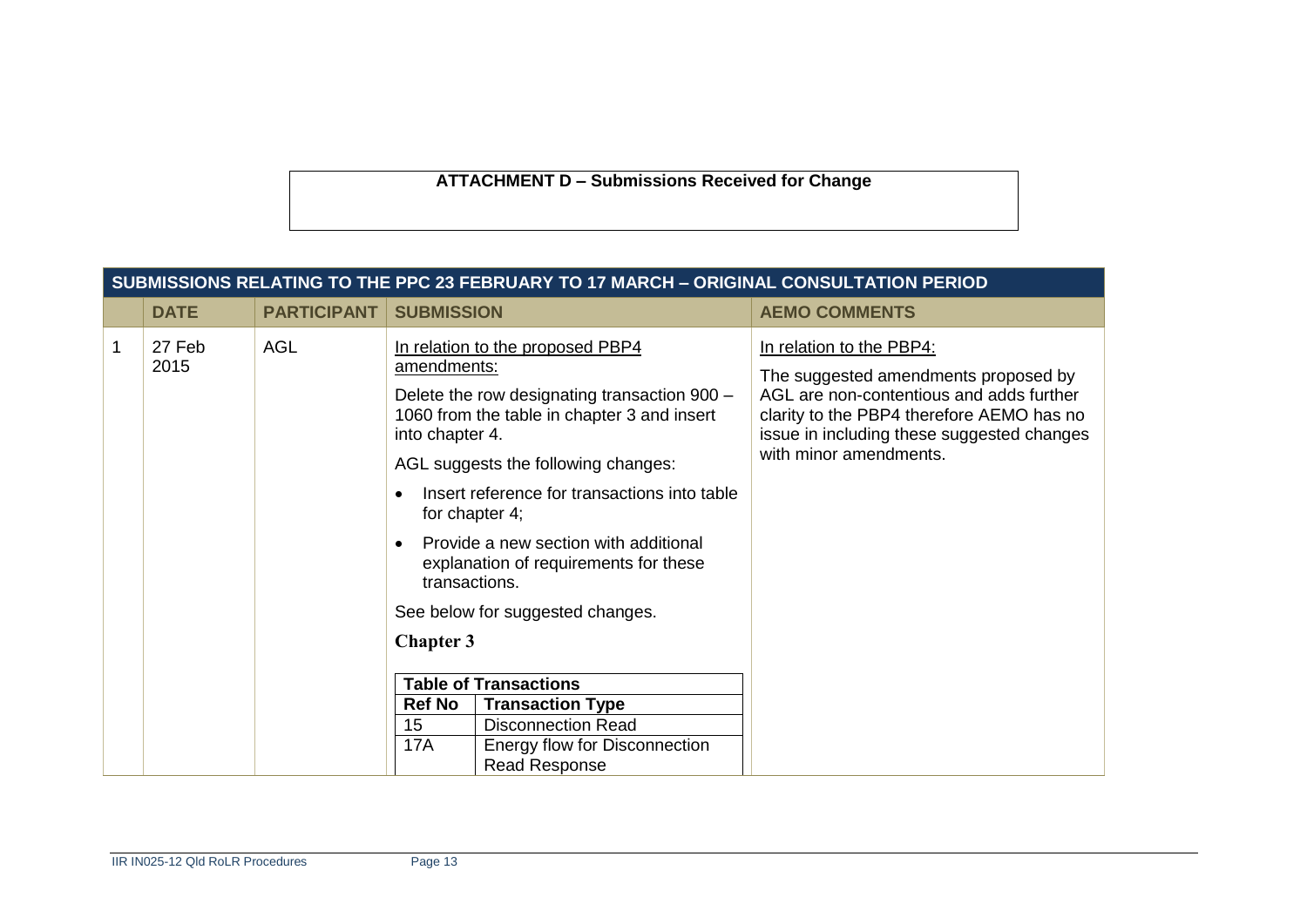| SUBMISSIONS RELATING TO THE PPC 23 FEBRUARY TO 17 MARCH - ORIGINAL CONSULTATION PERIOD |             |                    |                        |                                                                |                      |
|----------------------------------------------------------------------------------------|-------------|--------------------|------------------------|----------------------------------------------------------------|----------------------|
|                                                                                        | <b>DATE</b> | <b>PARTICIPANT</b> | <b>SUBMISSION</b>      |                                                                | <b>AEMO COMMENTS</b> |
|                                                                                        |             |                    | 39                     | Heating value for the day                                      |                      |
|                                                                                        |             |                    | 56                     | $MIBB - INT91$                                                 |                      |
|                                                                                        |             |                    | 57                     | Heating Value for the day                                      |                      |
|                                                                                        |             |                    | 186                    | <b>Transfer Notice</b>                                         |                      |
|                                                                                        |             |                    | 195                    | Objection notification or<br>objection withdrawal notification |                      |
|                                                                                        |             |                    | 199                    | <b>Transfer cancellation</b>                                   |                      |
|                                                                                        |             |                    | 201                    | Problem notice                                                 |                      |
|                                                                                        |             |                    | 209                    | <b>Withdrawal Transfer Notice</b>                              |                      |
|                                                                                        |             |                    | 213                    | Notice of Read Failure                                         |                      |
|                                                                                        |             |                    | 221                    | <b>New Transfer Date</b>                                       |                      |
|                                                                                        |             |                    | 225                    | <b>Transfer Termination Notice</b>                             |                      |
|                                                                                        |             |                    | 230                    | Notice of Transfer                                             |                      |
|                                                                                        |             |                    | 265                    | $MIBB - INT254$                                                |                      |
|                                                                                        |             |                    | 266<br>$MIBB - INT91$  |                                                                |                      |
|                                                                                        |             |                    | 267<br>$MIBB - INT171$ |                                                                |                      |
|                                                                                        |             |                    | 296                    | Allocation of numbers for MIRNs<br>for TPO                     |                      |
|                                                                                        |             |                    | 297                    | MIRN standing data for TPO                                     |                      |
|                                                                                        |             |                    | 335                    | <b>Metering Data Monthly</b>                                   |                      |
|                                                                                        |             |                    | 336A                   | <b>Retailer Churn</b>                                          |                      |
|                                                                                        |             |                    | 334                    | <b>Network DUoS Billing Details</b>                            |                      |
|                                                                                        |             |                    |                        | (Tariff H)                                                     |                      |
|                                                                                        |             |                    | 356                    | Obtain CFRO for MRM and/or                                     |                      |
|                                                                                        |             |                    |                        | <b>SDR</b>                                                     |                      |
|                                                                                        |             |                    | 900-                   | <b>Transactions relating to Retailer</b>                       |                      |
|                                                                                        |             |                    | 4060                   | of Last Resort (only for retailers                             |                      |
|                                                                                        |             |                    |                        | not contemplated to fail                                       |                      |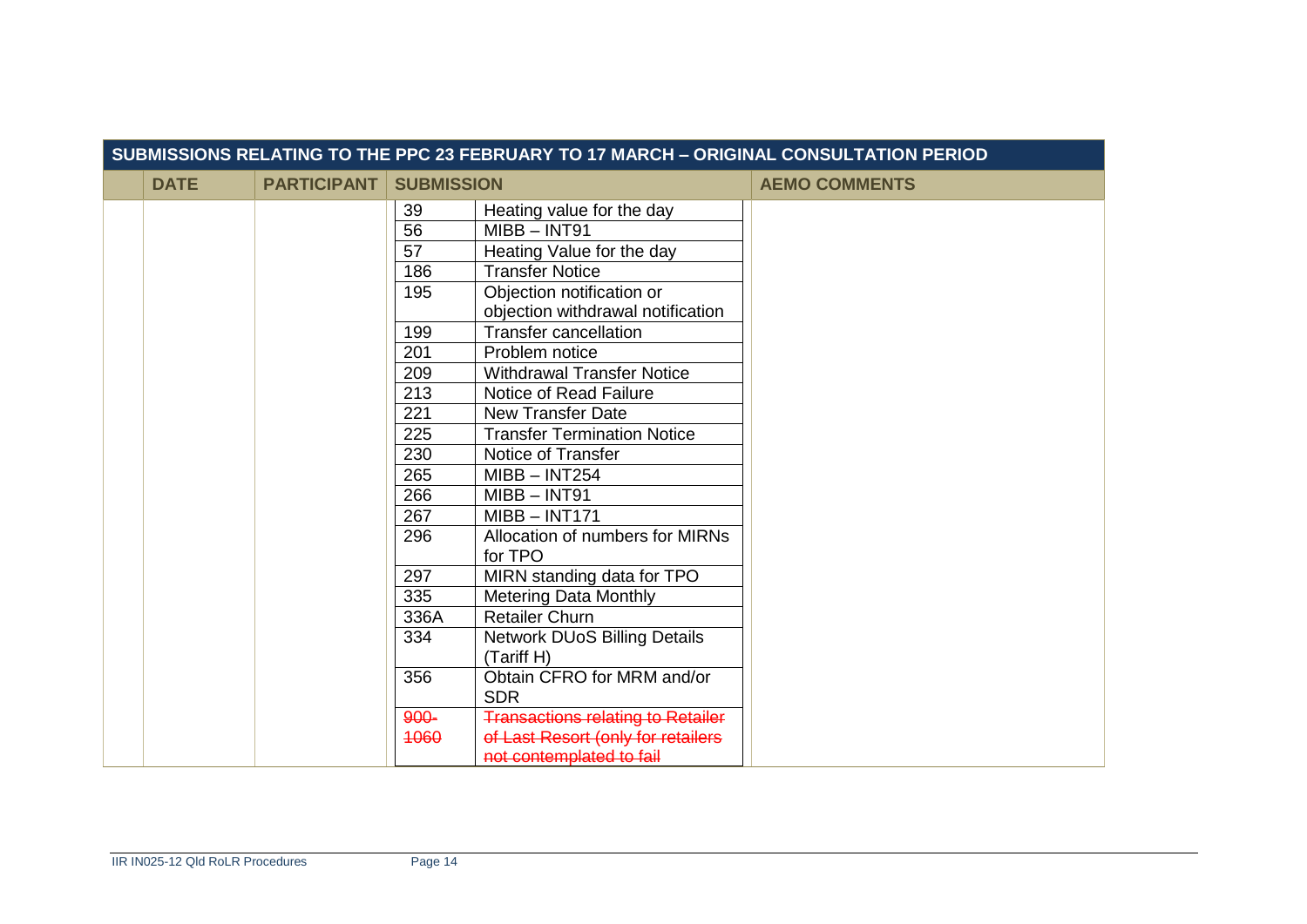| SUBMISSIONS RELATING TO THE PPC 23 FEBRUARY TO 17 MARCH - ORIGINAL CONSULTATION PERIOD |             |                    |                          |                                                                                                 |                      |
|----------------------------------------------------------------------------------------|-------------|--------------------|--------------------------|-------------------------------------------------------------------------------------------------|----------------------|
|                                                                                        | <b>DATE</b> | <b>PARTICIPANT</b> | <b>SUBMISSION</b>        |                                                                                                 | <b>AEMO COMMENTS</b> |
|                                                                                        |             |                    |                          | according to National Energy<br><b>Retail Law)</b>                                              |                      |
|                                                                                        |             |                    | <b>Chapter 4</b>         |                                                                                                 |                      |
|                                                                                        |             |                    | <b>Transaction Table</b> |                                                                                                 |                      |
|                                                                                        |             |                    | <b>Ref No</b>            | <b>Transaction Type</b>                                                                         |                      |
|                                                                                        |             |                    | 87                       | Meter Fix Request "Simple" or<br>"Complex" type                                                 |                      |
|                                                                                        |             |                    | 170                      | Initiate Transfer Request                                                                       |                      |
|                                                                                        |             |                    | 200                      | <b>Problem Notice</b>                                                                           |                      |
|                                                                                        |             |                    | 332                      | Network Duos billing details -<br>tariff D                                                      |                      |
|                                                                                        |             |                    | 181                      | <b>CATS DataRequest</b>                                                                         |                      |
|                                                                                        |             |                    | 310                      | <b>Service Connection Request</b>                                                               |                      |
|                                                                                        |             |                    | $900 -$<br>1060          | Transactions relating to retailer<br>of last resort                                             |                      |
|                                                                                        |             |                    | T900 - 1060<br>4.15      |                                                                                                 |                      |
|                                                                                        |             |                    |                          | The T900 (Customer and Site Details) is                                                         |                      |
|                                                                                        |             |                    |                          | required to be provided by any retailer who<br>sells gas to 15% or less of the <i>small</i> gas |                      |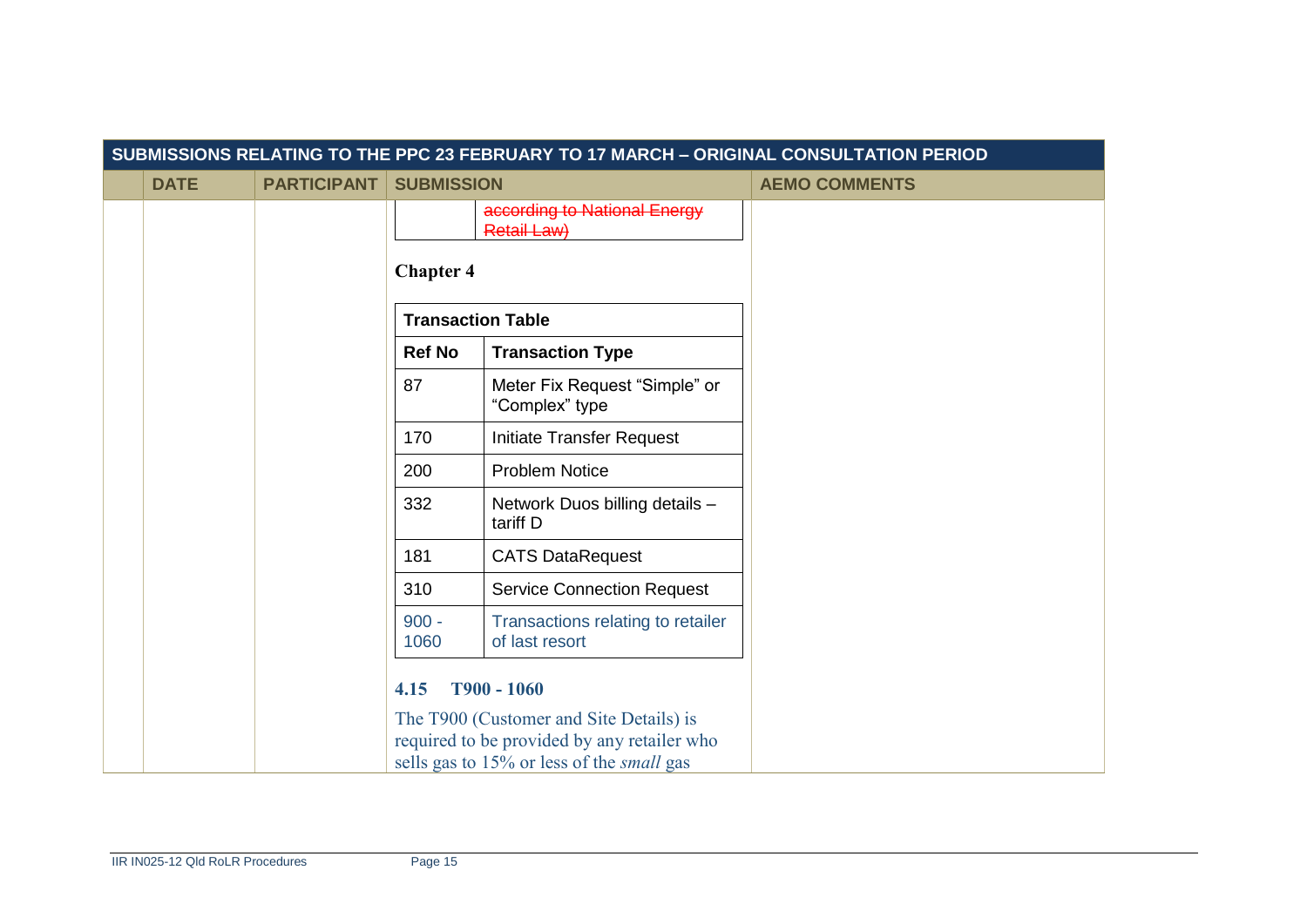| SUBMISSIONS RELATING TO THE PPC 23 FEBRUARY TO 17 MARCH - ORIGINAL CONSULTATION PERIOD |                |                      |                                                                                                                                                                                                                                    |                                                                                                                                                                                                                                  |
|----------------------------------------------------------------------------------------|----------------|----------------------|------------------------------------------------------------------------------------------------------------------------------------------------------------------------------------------------------------------------------------|----------------------------------------------------------------------------------------------------------------------------------------------------------------------------------------------------------------------------------|
|                                                                                        | <b>DATE</b>    | <b>PARTICIPANT</b>   | <b>SUBMISSION</b>                                                                                                                                                                                                                  | <b>AEMO COMMENTS</b>                                                                                                                                                                                                             |
|                                                                                        |                |                      | customers in Queensland (see section 122 of<br>the National Energy Retail Law – definition of<br>failed retailer).                                                                                                                 |                                                                                                                                                                                                                                  |
|                                                                                        |                |                      | For the avoidance of doubt retailers, who sell<br>gas to more than 15% of the small gas<br>customers in Queensland are not required to<br>provide the T900 report.                                                                 |                                                                                                                                                                                                                                  |
|                                                                                        |                |                      | All other reports in this group remain the<br>same.                                                                                                                                                                                |                                                                                                                                                                                                                                  |
| $\overline{2}$                                                                         | 17 Mar<br>2015 | <b>Origin Energy</b> | In relation to the proposed PBP4<br>amendments:<br>Proposed following minor amendments to the<br>PBP4 to improve clarity<br>Chapter 3<br>The text in the first column of the last row<br>should be amended as follows;<br>900-1060 | In relation to the PBP4:<br>The suggested amendments proposed by<br>Origin are non-contentious and in line with<br>amendments proposed by AGL as per item<br>1 above. AEMO has no issue in including<br>these suggested changes. |
| 3                                                                                      | 17 Mar<br>2015 | <b>AEMO Legal</b>    | In relation to the proposed RMP-Q<br>amendments:                                                                                                                                                                                   | In relation to the RMP-Q:<br>The failed retailer definition only applies to<br>Queensland and hence AEMO has no issue                                                                                                            |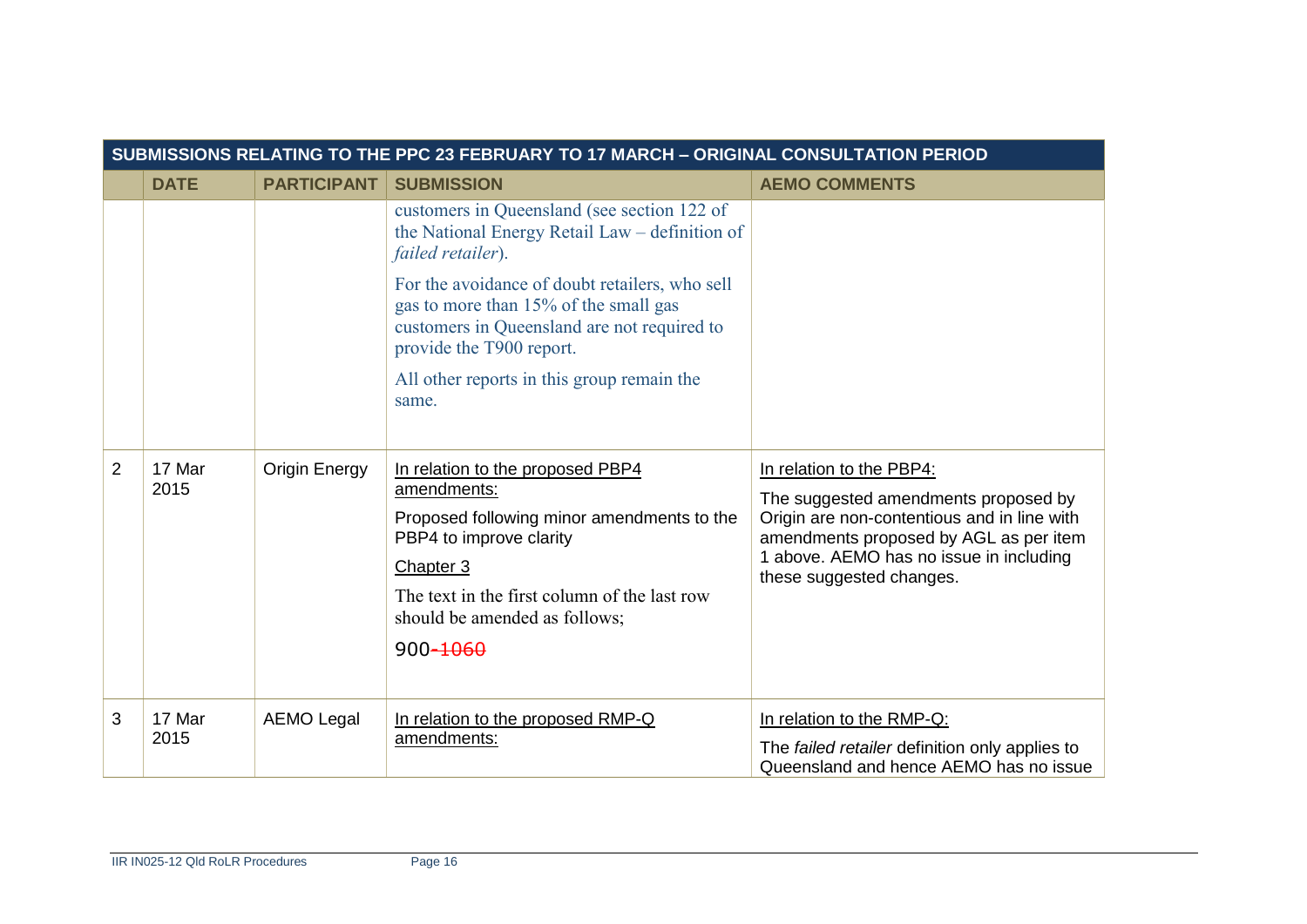| SUBMISSIONS RELATING TO THE PPC 23 FEBRUARY TO 17 MARCH - ORIGINAL CONSULTATION PERIOD |                |                    |                                                                                                                                                                                                                                            |                                                                                                                                                                                                                                                           |
|----------------------------------------------------------------------------------------|----------------|--------------------|--------------------------------------------------------------------------------------------------------------------------------------------------------------------------------------------------------------------------------------------|-----------------------------------------------------------------------------------------------------------------------------------------------------------------------------------------------------------------------------------------------------------|
|                                                                                        | <b>DATE</b>    | <b>PARTICIPANT</b> | <b>SUBMISSION</b>                                                                                                                                                                                                                          | <b>AEMO COMMENTS</b>                                                                                                                                                                                                                                      |
|                                                                                        |                |                    | Section 1.1.1<br>Amend the definition of failed retailer to make<br>reference to National Energy Retail Law<br>Queensland instead of Part 6 of National<br><b>Energy Retail Law</b>                                                        | in including the suggested changes.                                                                                                                                                                                                                       |
| 4                                                                                      | 17 Mar<br>2015 | <b>AEMO Legal</b>  | In relation to the proposed RMP-Q<br>amendments:<br>Section 10.1.2<br>Amend the wording from 'Before the RoLR<br>gas day' to 'Before the commencement of the<br>RoLR gas day'<br>Amend reference to the clause from '9.2.1' to<br>'10.1.1' | In relation to the RMP-Q:<br>The suggested amendments proposed by<br>AEMO Legal are non-contentious and adds<br>further clarity to the RMP-Q therefore AEMO<br>has no issue in including these suggested<br>changes.                                      |
| 5                                                                                      | 17 Mar<br>2015 | <b>AEMO Legal</b>  | In relation to the proposed RMP-Q<br>amendments:<br>Section 10.1.4<br>Amend the wording from 'complete customer<br>listing' to 'complete MRN listing'                                                                                      | In relation to the RMP-Q:<br>The suggested amendments proposed by<br>AEMO Legal will not be included as the<br>reference relates to new definitions added<br>via a new chapter 9 to which they did not<br>have access to while providing the<br>feedback. |